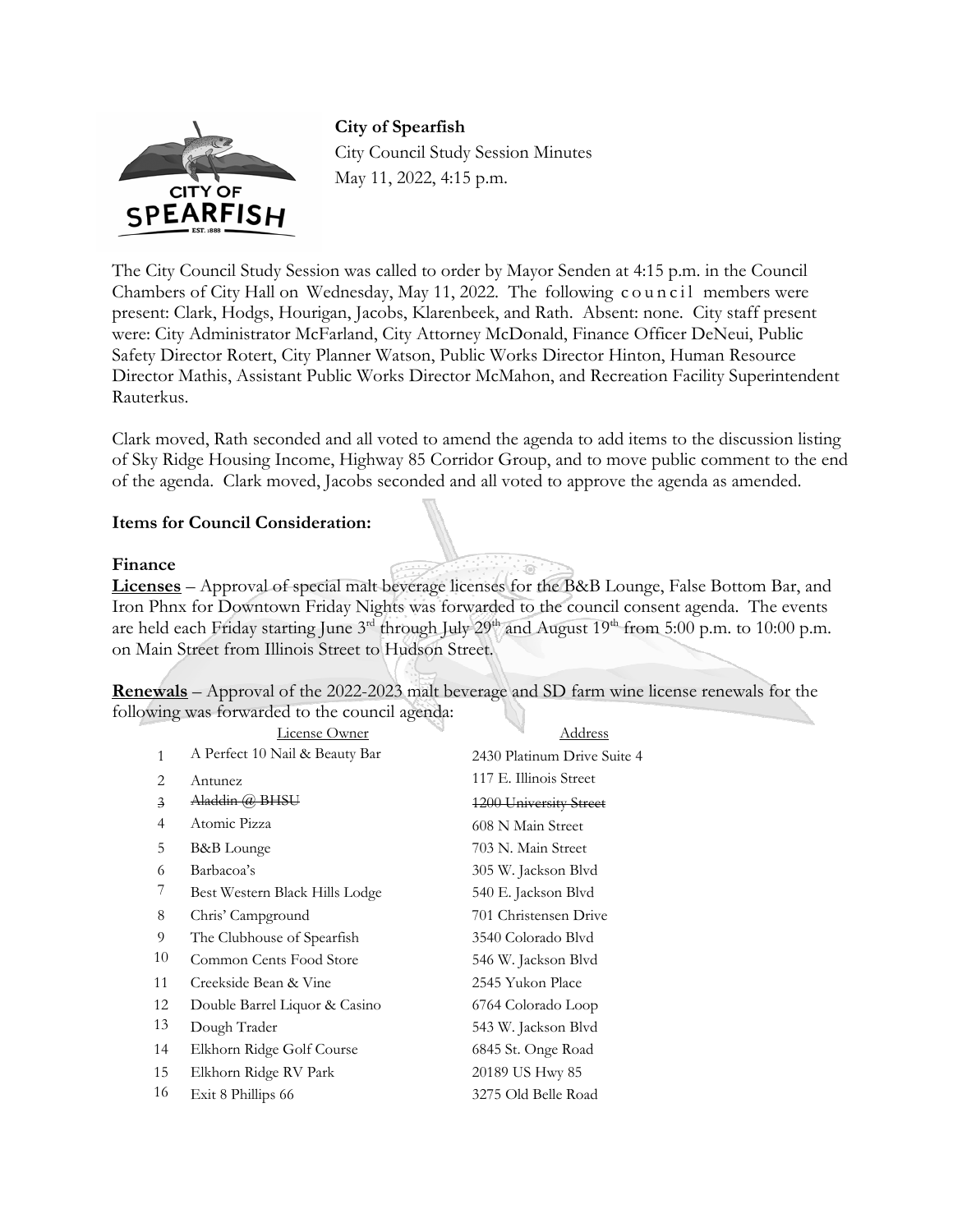| 17 | False Bottom Bar               | 645 Main Street                  |
|----|--------------------------------|----------------------------------|
| 18 | Family Dollar Store            | 2431 E. Colorado Blvd            |
| 19 | Fuji Sushi Bar & Grill         | 126 W. Hudson Street             |
| 20 | Golden Dragon Restaurant       | 1850 North Avenue                |
| 21 | Grant Street Liquor            | 127 West Grant Street            |
| 22 | Happy Jacks                    | 520 W. Jackson Blvd              |
|    |                                | 6764 Colorado Blvd Suite 2 541 W |
| 23 | Himalayan Indian Cuisine       | Jackson Blvd Apt 2               |
| 24 | Jade Palace China Buffet       | 715 N. Main Street               |
| 25 | Loaf N Jug                     | 813 N. Main Street               |
| 26 | Lucky Strike Lanes             | 1740 Ryan Road                   |
| 27 | Lueders Food Center            | 620 7th Street                   |
| 28 | Matthews Opera House           | 612 Main Street                  |
| 29 | Minitman Food & Fuel           | 820 E. Colorado Blvd             |
| 30 | Minitman Too                   | 611 E. Jackson Blvd              |
| 31 | Nonna's Kitchen                | 544 N. Main Street               |
| 32 | Northern Hills Cinema          | 1830 N. Main Street              |
| 33 | Nowhere Clothier               | 109 E. Hudson Street             |
| 34 | Queen City Liquor              | 210 E. Rushmore Street           |
| 35 | Spearfish Brewing Co           | 741 N. Main Street Suite 130     |
| 36 | Spearfish Sasquatch Baseball   | 350 W. Highway 14                |
| 37 | Spearfish Softball Association | 850 South Dakota Way             |
| 38 | Speedy Mart                    | 2615 E. Colorado Blvd            |
| 39 | Sunshine Saloon                | 3226 W. Fairground Loop          |
| 40 | Triple 7 Casino                | 923 E. Colorado Blvd             |
| 41 | Uncle Louie's                  | 447 N Main Street                |
| 42 | Walgreens                      | 1430 North Avenue                |
| 43 | Yesway                         | 2728 1st Avenue                  |

DeNeui noted  $#3$  – Aladdin  $@$  BHSU will not be renewing as a new vendor will be taking over the services at the University. Clark noted an incorrect address for #23 – Himalayan Indian Cuisine and it will be corrected on the council agenda.

**Proposal** – Acceptance of the Managed Print Services Solution proposal from A&B Business Solutions for 11 new copier machines and a pool of prints to be shared among 15 printers for a monthly rental cost of \$2,542.94 was forwarded to the council agenda.

**Proposal Amendment** – Acceptance of Northern Hills Technology's proposal amendment to switch to a Managed Network Subscription for 60 months at an annual cost of \$99,864, an increase of \$4,975.44 per month was forwarded to the council agenda.

**FYI** – Proclamations for EMS Week and EMS for Children Day will be presented during the May 16, 2022 City Council regular session.

## **Human Resources**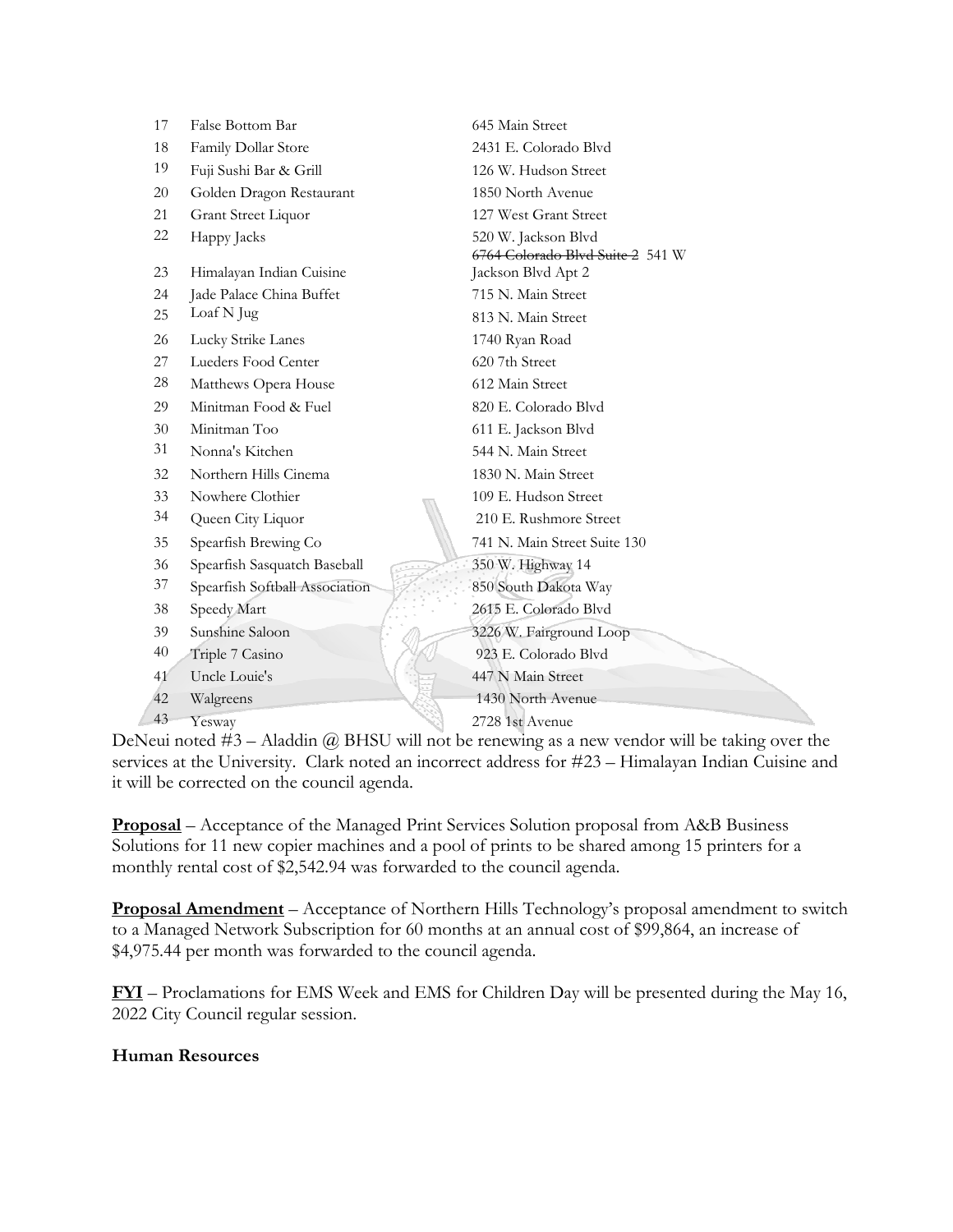**Hire** – The hiring of Gordon Johnke as a full-time (benefit-eligible) facility maintenance technician, grade 10, step 1, \$17.91 per hour, effective 5/10/22 was forwarded to the council consent agenda. This is a replacement position.

**Hire** – The hiring of Reece Walno as a full-time (benefit-eligible) police officer, grade 17, step 1, \$25.31 per hour, effective 6/6/22 was forwarded to the council consent agenda. This is a replacement position.

**Hire** – The hiring of Nick Broyles as a full-time (benefit-eligible) planning director, grade 23, step 5, \$43.57 (salaried-exempt position \$90,625.60), effective on or after 5/26/22 and the approval of the following adjustment to Nick's vacation accrual: "Immediately upon commencement of employment, employee shall be granted forty (40) hours of paid vacation time. Thereafter, employee shall be granted 4.62 hours of paid vacation per pay period, to begin accruing immediately upon commencement of employment with employer. Upon completion of six full and continuous years of service, 6.15 hours of paid vacation per pay period shall accrue. Upon completion of 25 full and continuous years of service, 40 additional hours of vacation shall be granted, and 7.70 hours of paid vacation per pay period shall be accrued. In addition, employee shall receive all other paid leave benefits in accordance with the Spearfish Personnel Policy Manual" was forwarded to the council consent agenda.

**Move** – The moving of Jayna Watson to part-time hourly (limited) effective 6/13/22 to assist with the transition of the planning director position was forwarded to the council consent agenda.

| Department             | Position                                | Wage                           |
|------------------------|-----------------------------------------|--------------------------------|
| Rec & Aquatics         |                                         |                                |
| Ella Laird             | Lifeguard                               | \$14.50                        |
| Benjamin Wise          | WSI/Lifeguard                           | \$15.50 (effective<br>5/4/2022 |
| Abbi Johnson           | WSI/Lifeguard                           | \$15.00                        |
| Evan Wilson            | Lifeguard                               | \$14.50                        |
| Cole Malo              | Lifeguard                               | \$14.50                        |
| <b>Fire Department</b> |                                         |                                |
| Makyah Seguin          | Seasonal/Temporary Wildland Firefighter | \$15.00                        |

**Hire** – The hiring of the following temporary/seasonal employees effective 5/17/22 (unless otherwise notated) was forwarded to the council consent agenda:

## **Parks and Recreation**

**Resolution 2022-17** – The adoption of Resolution 2022-17 – A Resolution to Declare Certain Personal Property Surplus was forwarded to the council agenda. Rauterkus noted the item is a pressure washer and will be used for trade on a new one.

## **Planning and Zoning**